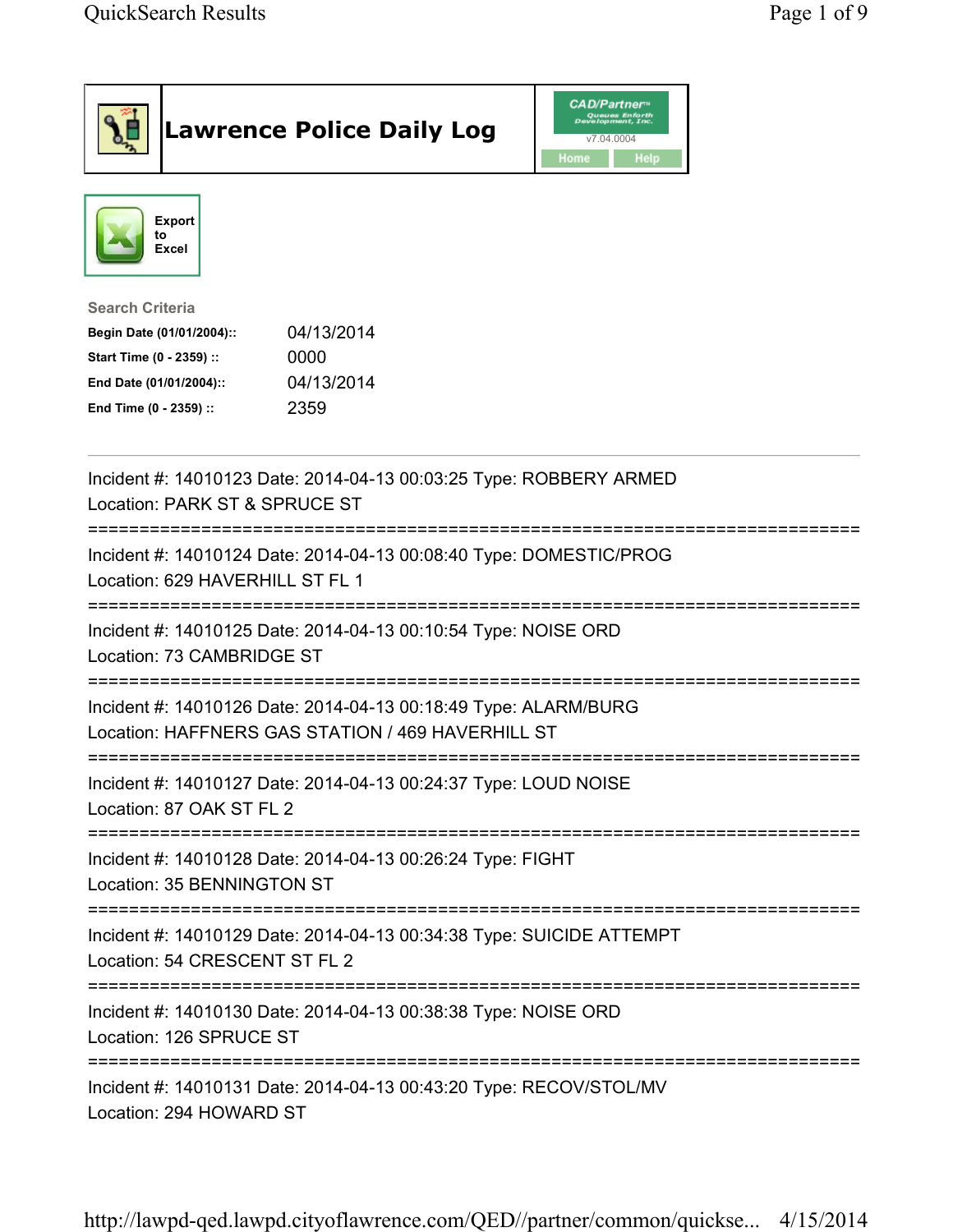| Incident #: 14010132 Date: 2014-04-13 00:44:23 Type: NOISE ORD<br>Location: 28 SHERIDAN ST                                        |
|-----------------------------------------------------------------------------------------------------------------------------------|
| Incident #: 14010133 Date: 2014-04-13 00:54:32 Type: DOMESTIC/PROG<br>Location: 38 FULTON ST #1                                   |
| Incident #: 14010134 Date: 2014-04-13 00:57:52 Type: LOUD NOISE<br>Location: 11 LAWRENCE ST #504 FL 5                             |
| Incident #: 14010135 Date: 2014-04-13 01:13:30 Type: FIGHT<br>Location: 700 ESSEX ST                                              |
| Incident #: 14010136 Date: 2014-04-13 01:16:26 Type: HIT & RUN M/V<br>Location: 187 FARNHAM ST                                    |
| Incident #: 14010137 Date: 2014-04-13 01:26:53 Type: M/V STOP<br><b>Location: CENTRAL BRIDGE</b>                                  |
| Incident #: 14010138 Date: 2014-04-13 01:29:07 Type: SUS PERS/MV<br>Location: 23 HAWLEY ST<br>;================================== |
| Incident #: 14010139 Date: 2014-04-13 01:48:15 Type: FIGHT<br>Location: 126 SPRUCE ST                                             |
| Incident #: 14010140 Date: 2014-04-13 01:53:36 Type: DISTURBANCE<br>Location: 25 DRACUT ST                                        |
| Incident #: 14010141 Date: 2014-04-13 01:58:13 Type: TOW OF M/V<br>Location: COMMON ST & LAWRENCE ST                              |
| Incident #: 14010142 Date: 2014-04-13 01:59:59 Type: RECOV/STOL/MV<br>Location: 321 S BROADWAY                                    |
| Incident #: 14010143 Date: 2014-04-13 02:09:50 Type: STOL/MV/PAS<br>Location: 84 GREENWOOD ST                                     |
| Incident #: 14010144 Date: 2014-04-13 02:13:04 Type: NOISE ORD<br>Location: 62 KENT ST #D FL 2                                    |
| Incident #: 14010145 Date: 2014-04-13 02:14:47 Type: NOISE ORD<br>Lootion: 449 EORTED RT                                          |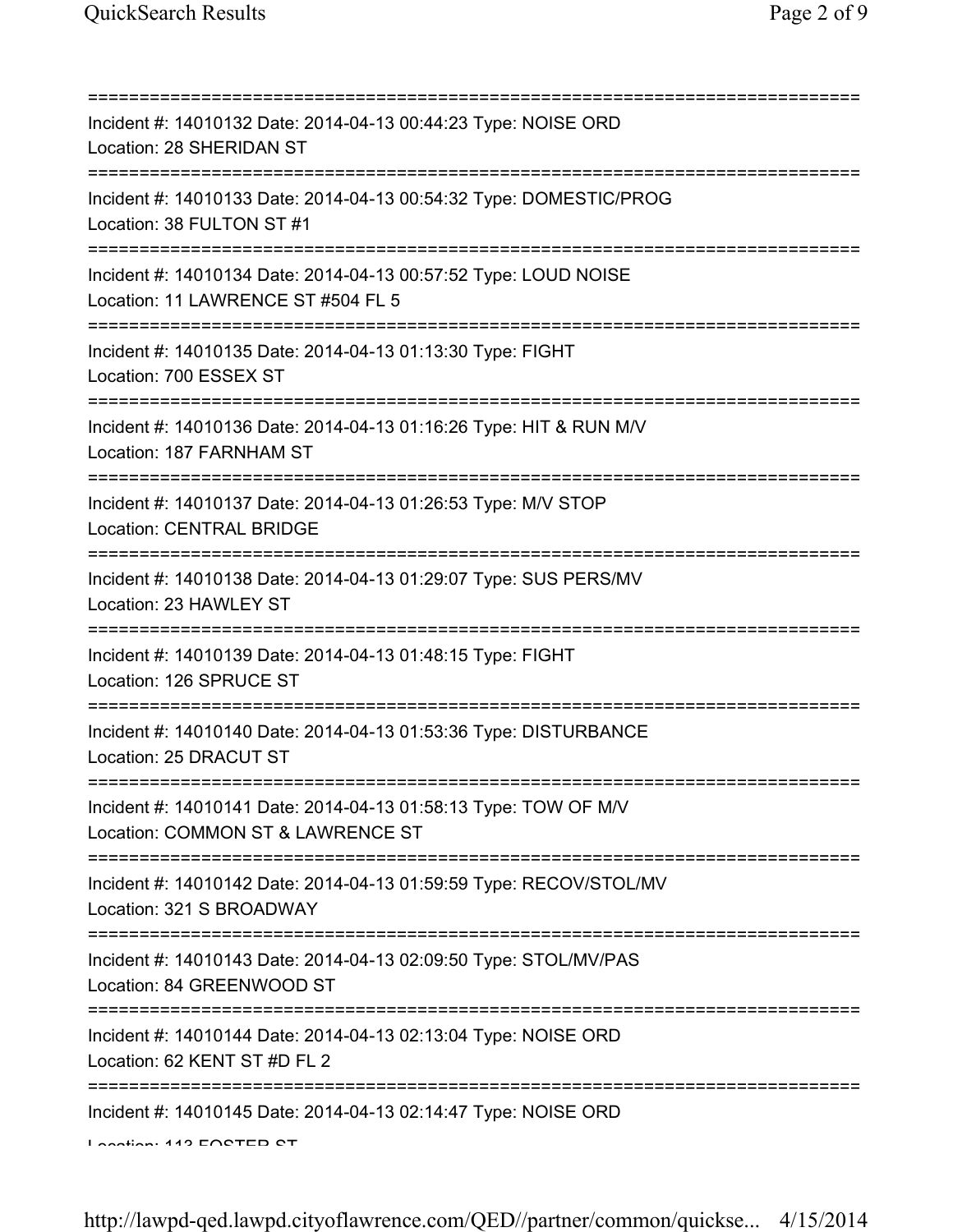| =======:<br>Incident #: 14010146 Date: 2014-04-13 02:30:53 Type: ALARMS<br>Location: 35 S BROADWAY                                                |
|---------------------------------------------------------------------------------------------------------------------------------------------------|
| Incident #: 14010147 Date: 2014-04-13 02:33:27 Type: NOISE ORD<br>Location: 23 WASHINGTON ST                                                      |
| Incident #: 14010148 Date: 2014-04-13 02:39:19 Type: NOISE ORD<br>Location: 65 INMAN ST FL 1                                                      |
| ;===================================<br>Incident #: 14010149 Date: 2014-04-13 02:47:25 Type: M/V STOP<br>Location: 10 GRAFTON ST                  |
| ;===============================<br>Incident #: 14010150 Date: 2014-04-13 02:50:38 Type: TOW OF M/V<br>Location: TRESPASS TOW / 100 HAWTHORNE WAY |
| Incident #: 14010151 Date: 2014-04-13 02:55:33 Type: DISORDERLY<br>Location: 78' MELVIN ST #13                                                    |
| Incident #: 14010152 Date: 2014-04-13 02:55:42 Type: CK WELL BEING<br>Location: 329 HIGH ST                                                       |
| Incident #: 14010153 Date: 2014-04-13 03:28:26 Type: FIGHT<br>Location: 27 TENNEY ST                                                              |
| Incident #: 14010154 Date: 2014-04-13 03:44:07 Type: MAL DAMAGE<br>Location: 83 BAILEY ST                                                         |
| Incident #: 14010155 Date: 2014-04-13 03:53:34 Type: ALARMS<br>Location: 35 S BROADWAY                                                            |
| :====================<br>Incident #: 14010156 Date: 2014-04-13 03:54:37 Type: NOISE ORD<br>Location: 62 WATER ST                                  |
| Incident #: 14010157 Date: 2014-04-13 04:05:46 Type: NOISE ORD<br>Location: 345 JACKSON ST FL 1                                                   |
| Incident #: 14010158 Date: 2014-04-13 04:22:22 Type: TOW OF M/V<br>Location: 207 S UNION ST                                                       |
| Incident #: 14010159 Date: 2014-04-13 04:26:54 Type: DISTURBANCE                                                                                  |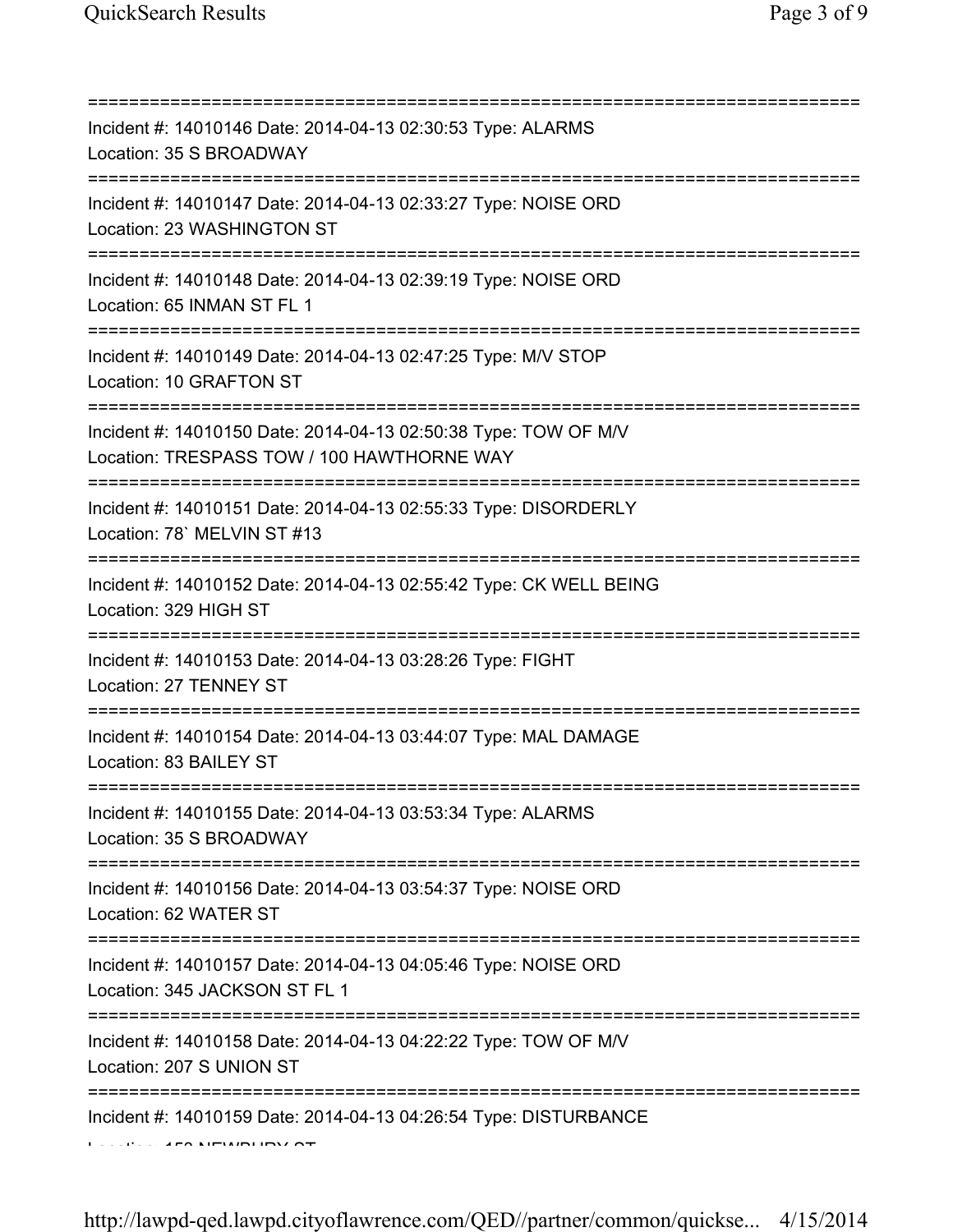=========================================================================== Incident #: 14010160 Date: 2014-04-13 04:49:16 Type: FIGHT Location: 83 WOODLAND ST =========================================================================== Incident #: 14010161 Date: 2014-04-13 05:01:04 Type: SUS PERS/MV Location: BERKELEY ST =========================================================================== Incident #: 14010162 Date: 2014-04-13 06:02:24 Type: NOISE ORD Location: 14 BOXFORD ST FL 2 =========================================================================== Incident #: 14010164 Date: 2014-04-13 06:30:29 Type: ALARMS Location: 35 S BROADWAY =========================================================================== Incident #: 14010163 Date: 2014-04-13 06:31:10 Type: DISTURBANCE Location: 11 TENNEY ST FL 1 =========================================================================== Incident #: 14010165 Date: 2014-04-13 07:38:07 Type: INVESTIGATION Location: 570 HAVERHILL ST =========================================================================== Incident #: 14010166 Date: 2014-04-13 09:19:22 Type: DOMESTIC/PROG Location: 38 FULTON ST =========================================================================== Incident #: 14010167 Date: 2014-04-13 09:21:44 Type: SUICIDE ATTEMPT Location: 257 ESSEX ST =========================================================================== Incident #: 14010168 Date: 2014-04-13 09:26:29 Type: LOST PROPERTY Location: KNIGHTS OF COLUMBUS / 1 MARKET ST =========================================================================== Incident #: 14010169 Date: 2014-04-13 09:38:47 Type: DISTURBANCE Location: 279 PARK ST FL 3RDFL =========================================================================== Incident #: 14010170 Date: 2014-04-13 09:58:12 Type: M/V STOP Location: 0 BENNINGTON ST =========================================================================== Incident #: 14010171 Date: 2014-04-13 10:48:14 Type: LARCENY/PAST Location: 104 E HAVERHILL ST FL 1 =========================================================================== Incident #: 14010172 Date: 2014-04-13 11:09:46 Type: B&E/MV/PAST Location: 55 AMES ST =========================================================================== Incident #: 14010173 Date: 2014-04-13 11:29:21 Type: DISTURBANCE Location: 486 HAVERHILL ST #APT 1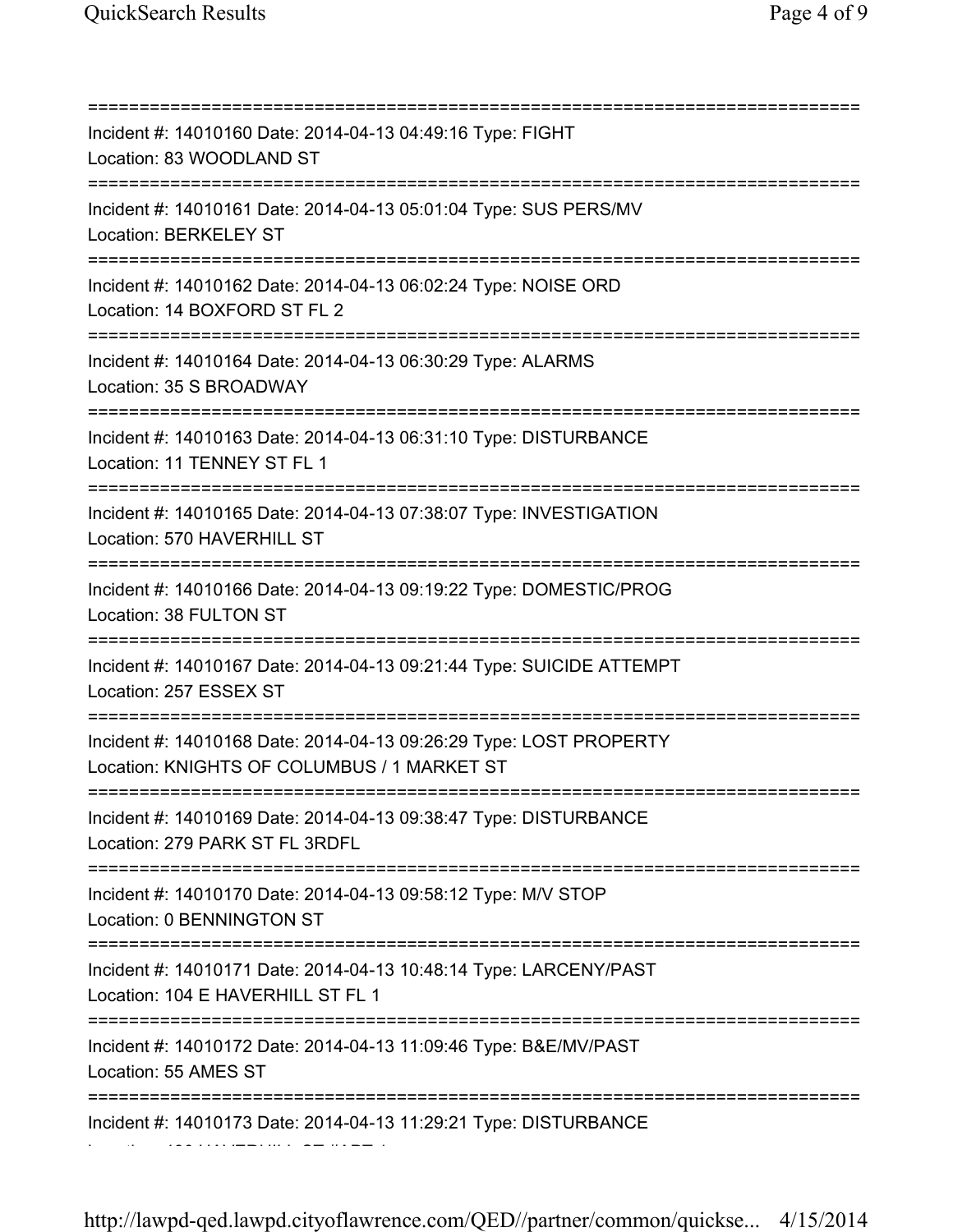=========================================================================== Incident #: 14010174 Date: 2014-04-13 11:34:02 Type: MISSING PERS Location: 11 LAWRENCE ST #605 =========================================================================== Incident #: 14010175 Date: 2014-04-13 11:59:55 Type: ALARM/BURG Location: 1 COMMONWEALTH DR =========================================================================== Incident #: 14010176 Date: 2014-04-13 12:01:45 Type: STOL/MV/PAS Location: 204 PARK ST =========================================================================== Incident #: 14010177 Date: 2014-04-13 12:09:33 Type: AUTO ACC/NO PI Location: BROADWAY & CROSS ST =========================================================================== Incident #: 14010178 Date: 2014-04-13 12:45:19 Type: SHOPLIFTING Location: DISCOUNT LIQUORS / 103 BROADWAY =========================================================================== Incident #: 14010179 Date: 2014-04-13 13:13:40 Type: MV/BLOCKING Location: 37 EXCHANGE ST =========================================================================== Incident #: 14010181 Date: 2014-04-13 13:21:29 Type: M/V STOP Location: BROADWAY & LOWELL ST =========================================================================== Incident #: 14010180 Date: 2014-04-13 13:23:21 Type: MEDIC SUPPORT Location: 45 BROADWAY #308 =========================================================================== Incident #: 14010182 Date: 2014-04-13 13:43:59 Type: ARREST Location: ALDER ST & BENNINGTON ST =========================================================================== Incident #: 14010183 Date: 2014-04-13 13:46:38 Type: ALARMS Location: 599 CANAL ST =========================================================================== Incident #: 14010184 Date: 2014-04-13 13:55:10 Type: TOW/REPOSSED Location: 69 PARKER ST =========================================================================== Incident #: 14010185 Date: 2014-04-13 14:32:18 Type: UNWANTEDGUEST Location: 41 S BOWDOIN ST =========================================================================== Incident #: 14010186 Date: 2014-04-13 14:45:37 Type: ALARMS Location: 10 EMBANKMENT RD =========================================================================== Incident #: 14010187 Date: 2014-04-13 15:47:42 Type: DOMESTIC/PAST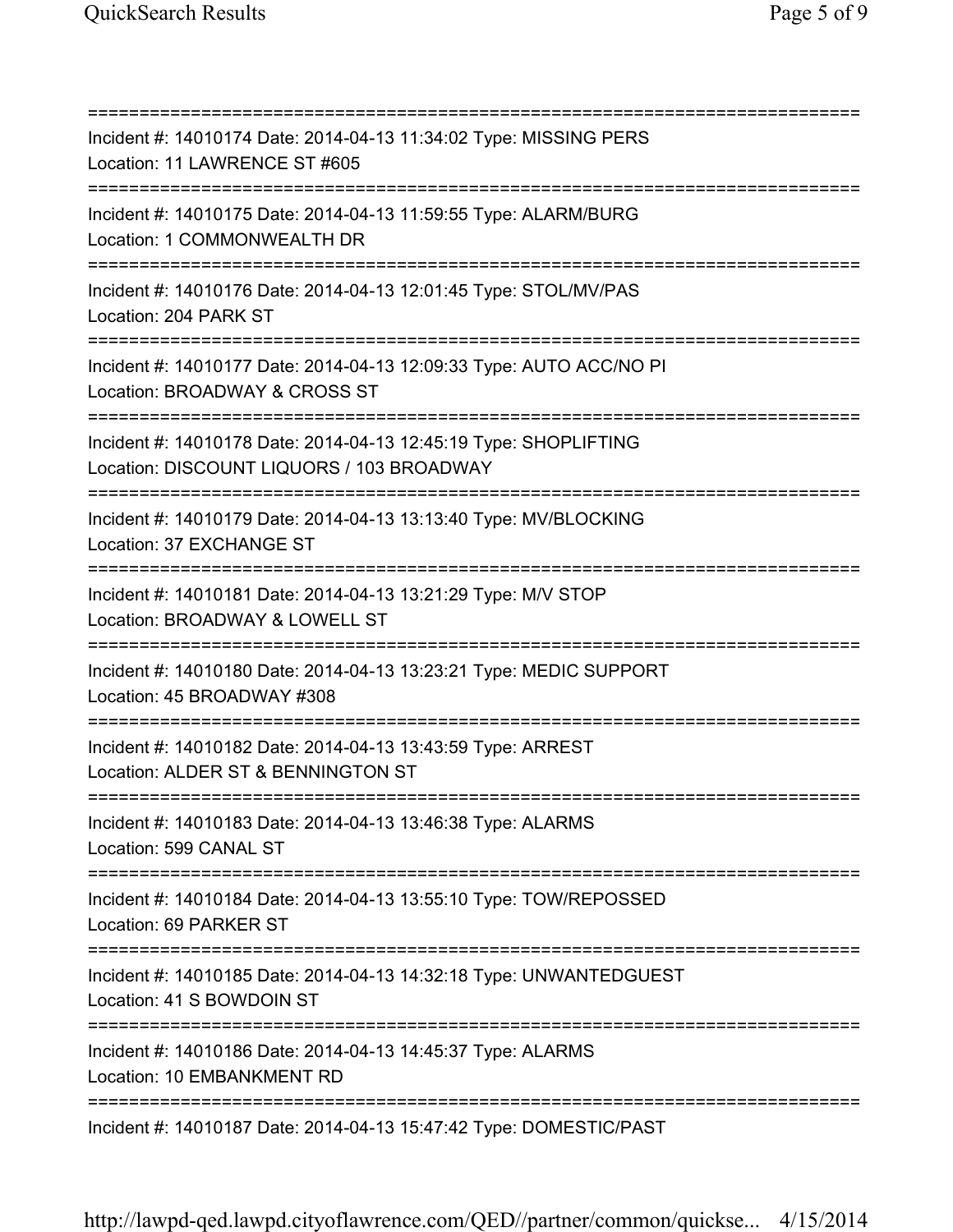=========================================================================== Incident #: 14010188 Date: 2014-04-13 15:53:15 Type: STOLEN PROP Location: WARD SIX CLUB / 57 SPRINGFIELD ST =========================================================================== Incident #: 14010189 Date: 2014-04-13 16:02:09 Type: ALARM/HOLD Location: ANBINO RESD / 377 HOWARD ST FL 3RDFL =========================================================================== Incident #: 14010190 Date: 2014-04-13 16:02:14 Type: MEDIC SUPPORT Location: 592 S UNION ST =========================================================================== Incident #: 14010191 Date: 2014-04-13 16:14:43 Type: AUTO ACC/NO PI Location: 45 AMES ST =========================================================================== Incident #: 14010192 Date: 2014-04-13 16:24:55 Type: B&E/MV/PAST Location: BROMFIELD ST & WALNUT ST =========================================================================== Incident #: 14010193 Date: 2014-04-13 16:36:12 Type: ALARMS Location: 77 FERRY ST =========================================================================== Incident #: 14010194 Date: 2014-04-13 16:56:43 Type: DISTURBANCE Location: 79 COOLIDGE ST =========================================================================== Incident #: 14010195 Date: 2014-04-13 17:11:50 Type: LOUD NOISE Location: 18 PHILLIPS ST =========================================================================== Incident #: 14010196 Date: 2014-04-13 17:18:32 Type: HIT & RUN M/V Location: MAY ST & CARRUTHERS PL =========================================================================== Incident #: 14010197 Date: 2014-04-13 17:19:58 Type: DUMPSTER FIRE Location: 1 TREMONT ST =========================================================================== Incident #: 14010198 Date: 2014-04-13 17:41:26 Type: AUTO ACC/NO PI Location: HAFFNERS GAS STATION / 469 HAVERHILL ST =========================================================================== Incident #: 14010199 Date: 2014-04-13 17:42:21 Type: 209A/SERVE Location: 89 TRENTON ST #L =========================================================================== Incident #: 14010200 Date: 2014-04-13 17:51:48 Type: VIO CITY ORD Location: E HAVERHILL ST & MARSTON ST =========================================================================== Incident #: 14010201 Date: 2014-04-13 17:53:22 Type: ALARM/BURG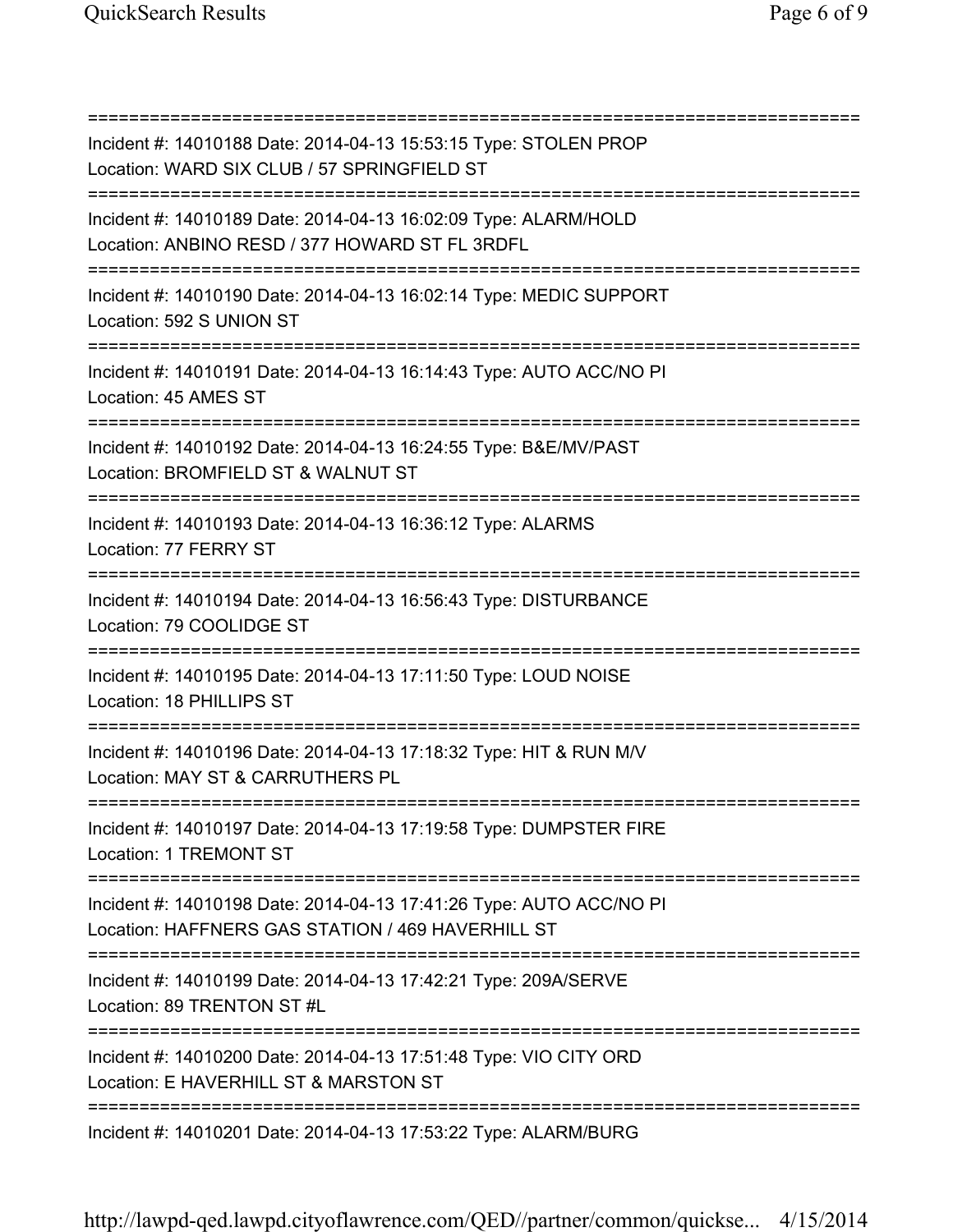| Location: LORENZO BUILDING / 599 CANAL ST<br>===========================                                                                               |
|--------------------------------------------------------------------------------------------------------------------------------------------------------|
| Incident #: 14010202 Date: 2014-04-13 18:10:11 Type: DOMESTIC/PROG<br>Location: 11 DAISY ST #A                                                         |
| Incident #: 14010203 Date: 2014-04-13 18:11:30 Type: LOUD NOISE<br>Location: AMES ST & TEXAS AV                                                        |
| Incident #: 14010204 Date: 2014-04-13 18:16:04 Type: LOST PERSON<br>Location: 47 ORCHARD ST #REAR                                                      |
| Incident #: 14010205 Date: 2014-04-13 18:22:26 Type: SUS PERS/MV<br>Location: 40 ABBOTT ST                                                             |
| Incident #: 14010206 Date: 2014-04-13 18:26:37 Type: UNWANTEDGUEST<br>Location: 54 CONGRESS ST                                                         |
| Incident #: 14010207 Date: 2014-04-13 18:39:43 Type: SHOTS FIRED<br>Location: 129 WATER ST                                                             |
| =================================<br>Incident #: 14010208 Date: 2014-04-13 18:47:51 Type: GENERAL SERV<br>Location: ENGINE 7 LFD / PARK ST & WILLOW ST |
| Incident #: 14010209 Date: 2014-04-13 19:08:58 Type: MAN DOWN<br>Location: 88 JACKSON ST                                                               |
| Incident #: 14010210 Date: 2014-04-13 19:11:58 Type: DOMESTIC/PROG<br>Location: 331 WATER ST #3                                                        |
| Incident #: 14010211 Date: 2014-04-13 19:47:15 Type: STOL/MV/PAS<br>Location: 320 AMES ST                                                              |
| Incident #: 14010212 Date: 2014-04-13 19:50:32 Type: ALARM/BURG<br>Location: 74 WILLOW ST                                                              |
| Incident #: 14010213 Date: 2014-04-13 19:55:55 Type: LOUD NOISE<br>Location: 442 LOWELL ST                                                             |
| Incident #: 14010214 Date: 2014-04-13 19:57:11 Type: B&E/PAST<br>Location: CIL INDUSTRIES / 400 CANAL ST                                               |
| Inaident #: 4.04001E Data: 004.4 04.40.00.40.44 Tune: TOIAI OE MAI                                                                                     |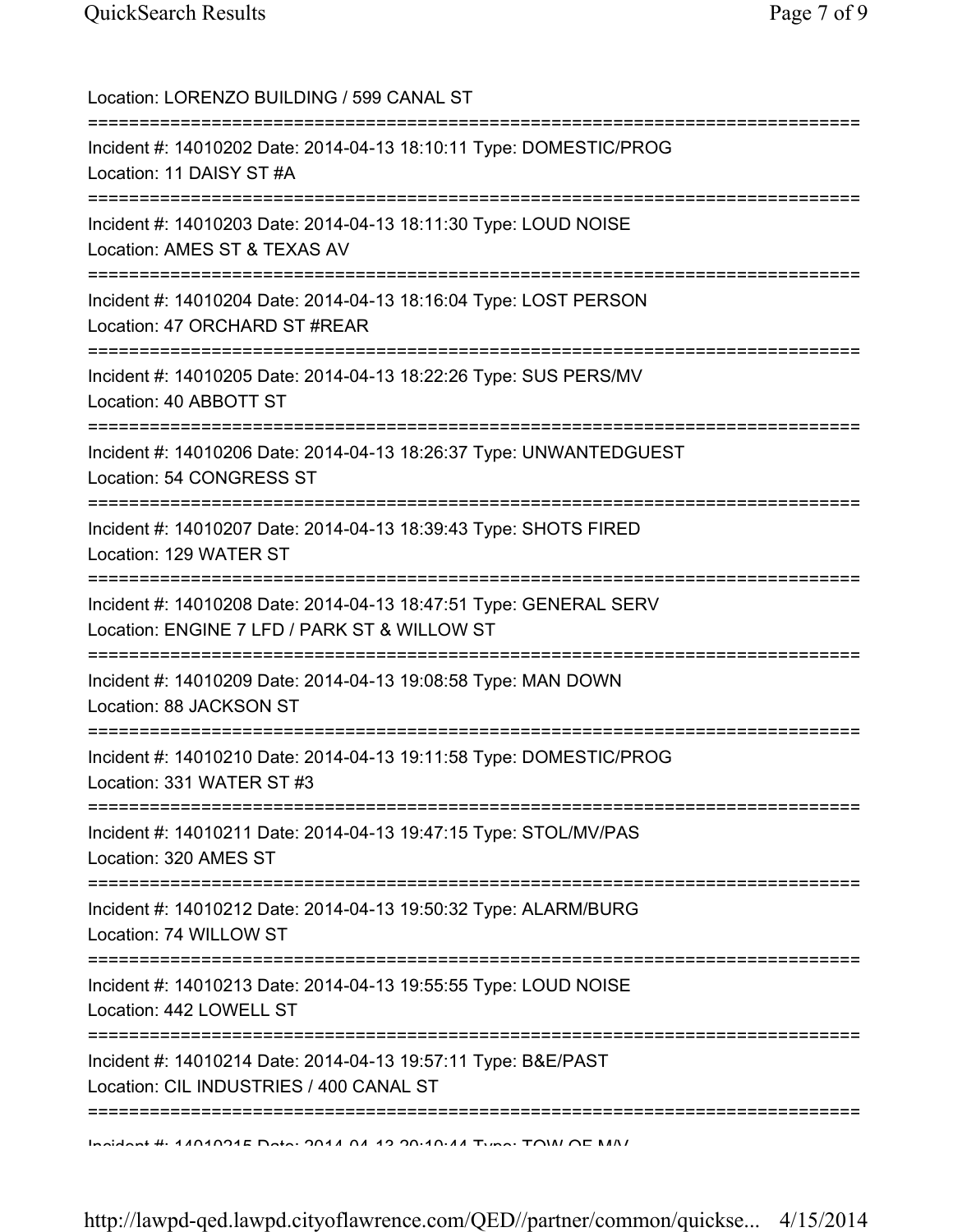Location: 74 WILLOW ST =========================================================================== Incident #: 14010216 Date: 2014-04-13 20:20:56 Type: DISTURBANCE Location: 18 BELLEVUE ST =========================================================================== Incident #: 14010217 Date: 2014-04-13 20:44:18 Type: MAL DAMAGE Location: 45 SUMMER ST =========================================================================== Incident #: 14010218 Date: 2014-04-13 20:52:58 Type: LOUD NOISE Location: 264 E HAVERHILL ST #18 =========================================================================== Incident #: 14010219 Date: 2014-04-13 21:02:55 Type: FIGHT Location: 266 BAILEY ST =========================================================================== Incident #: 14010220 Date: 2014-04-13 21:09:40 Type: DOMESTIC/PROG Location: 173 ABBOTT ST =========================================================================== Incident #: 14010221 Date: 2014-04-13 21:12:14 Type: ALARMS Location: 53 GREENFIELD ST =========================================================================== Incident #: 14010222 Date: 2014-04-13 21:32:14 Type: LOUD NOISE Location: FRANKLIN ST & TREMONT ST =========================================================================== Incident #: 14010223 Date: 2014-04-13 21:33:31 Type: UNWANTEDGUEST Location: 99 UNION ST #3 FL 3 =========================================================================== Incident #: 14010224 Date: 2014-04-13 22:18:44 Type: DOMESTIC/PROG Location: 305 HAMPSHIRE ST #B =========================================================================== Incident #: 14010225 Date: 2014-04-13 23:11:52 Type: SUS PERS/MV Location: BOTANICA SAN PEDRO / 200 LAWRENCE ST =========================================================================== Incident #: 14010226 Date: 2014-04-13 23:47:56 Type: M/V STOP Location: BUNKER HILL & MYRTLE ST =========================================================================== Incident #: 14010227 Date: 2014-04-13 23:51:55 Type: LOUD NOISE Location: 133 S BROADWAY #402 FL 4 ===========================================================================

315 record(s)

{ call presslog("2014-04-13","0000","2014-04-13","2359") }